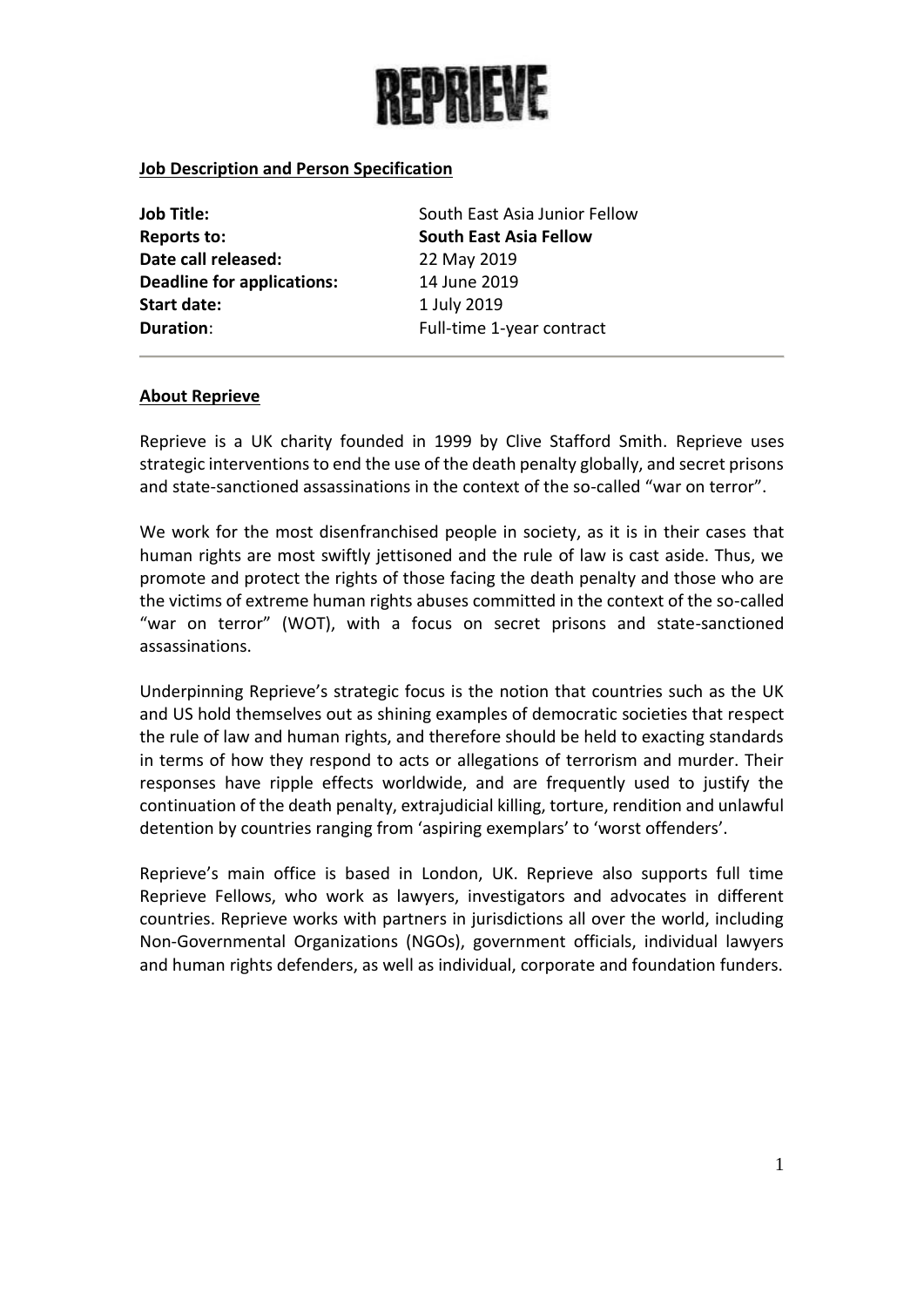# **EPRIEVE**

# **The Role**

The South East Asia junior fellow will support the work of the South East Asia Fellow, an experienced human rights activist and campaigner based in Jakarta.

S/he will be a flexible team player with a positive can do attitude and a proactive approach to work. S/he will be comfortable with working on new and emerging areas with limited supervision, and will also be receptive to learning from those around him/her. S/he will maintain the utmost professional standards at all times, and will be willing to muck in on all tasks big and small that support Reprieve's work against the death penalty in South East Asia.

Main duties:

- Supporting Reprieve's South East Asia Team
- Producing useful materials for advocacy and casework
- Developing and employing Reprieve's data bank and research
- Providing legal support to the South East Asia Team

# **Responsibilities**

Support

• Prepare memorandum, provide support to those drafting reports, briefing papers, and formal correspondence

Producing materials

• Translation to and from English and Bahasa Indonesia

Data and research

- Support factual investigation and research on Reprieve cases that may be carried out in partnership with our local partners, including record collection, conducting interviews and family visits when needed and maintaining ongoing contact with those whom we assist and their family members where strategic and appropriate
- Conducting regular media monitoring and documenting legal/political developments in relation to the death penalty in Indonesia, updating various databases
- Gathering data and conducting research

Legal support

- Support Reprieve's strategic litigation efforts and provide relevant casework and policy content for use in legal documents and findings
- Conduct legal research and draft legal memos
- Provide research/technical assistance to casework that Reprieve is jointly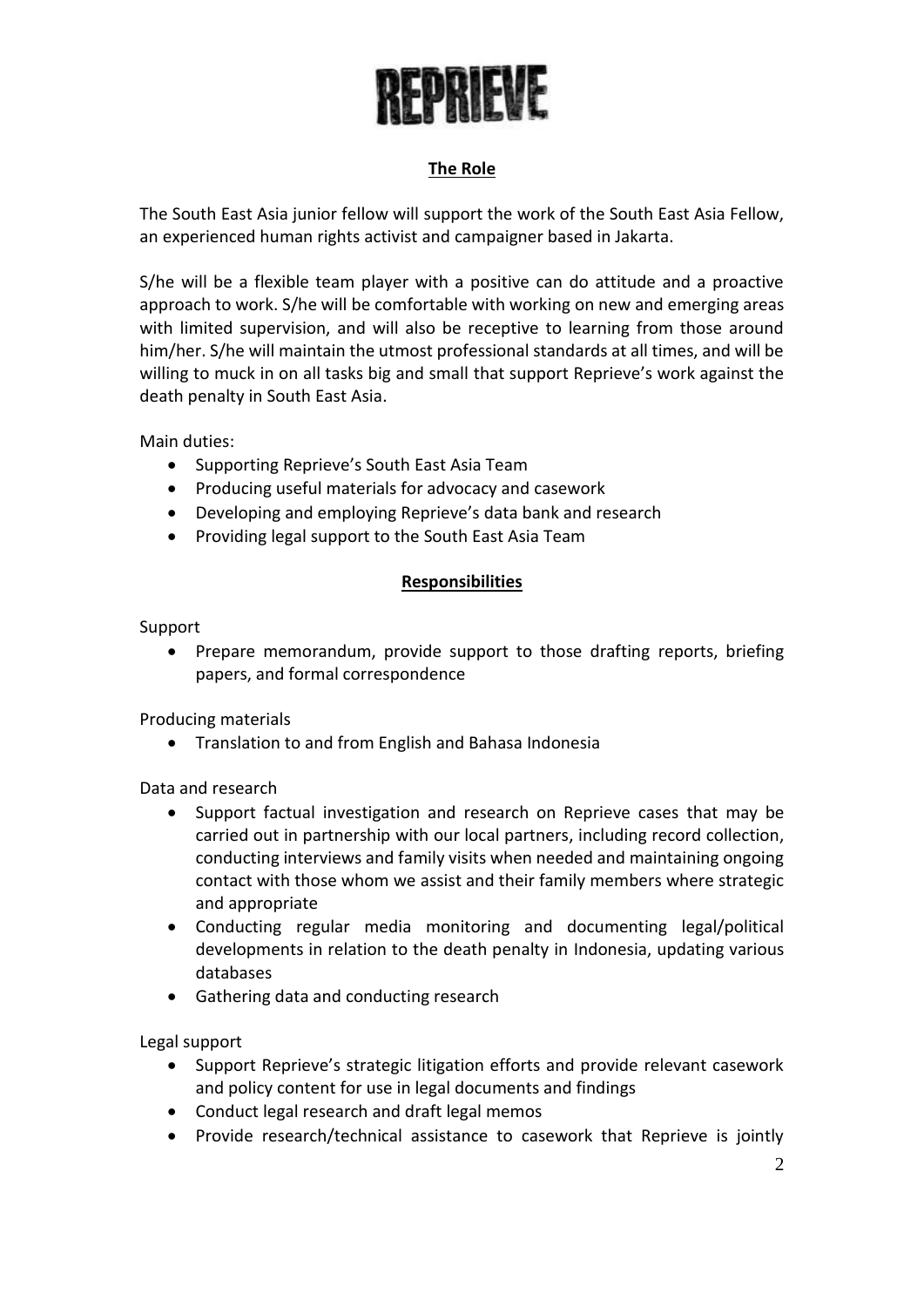

undertaking with local partners

### **Key Contacts**

The South East Asia Junior Fellow will be directly managed by the South East Asia Fellow. They will work closely with colleagues in the South East Asia team and across the broader Casework Team in furtherance of Reprieve's strategic goals, and will collaborate with our media and campaigns sub-teams to effectively disseminate Reprieve's public messages. This person will also have the opportunity to engage with wider networks of human rights civil society in Indonesia, with the aim of fostering collaboration and furthering the overall human rights agenda.

#### **Length and Salary**

Full time, 1-year contract, working hours Monday - Friday, 09:00 - 17:00. It may be necessary to work outside these hours and at the weekends if urgent issues arise. The position will be based in the office of our partner organisation, LBH Masyarakat (LBHM) in Jakarta.

## **To apply:**

Please send a copy of your recent C.V. and a covering letter detailing your suitability for the role and why you want to work at Reprieve to [raynov@reprieve.org.uk](mailto:raynov@reprieve.org.uk) by the deadline above. Please ensure the subject line 'SEA Junior Fellow' is used and that attachments are in PDF format.

## **Person Specification**

| <b>CRITERIA</b>                                                                                                                             | <b>Essential</b> | <b>Desirable</b> |
|---------------------------------------------------------------------------------------------------------------------------------------------|------------------|------------------|
| Genuine interest in and commit to human rights and<br>social justice                                                                        |                  |                  |
| <b>Fluent English</b>                                                                                                                       | ✔                |                  |
| Excellent written and oral communication skills                                                                                             | ✓                |                  |
| Project management experience                                                                                                               | ✔                |                  |
| Legal research skills                                                                                                                       | ✓                |                  |
| A high degree of self-motivation                                                                                                            | ✔                |                  |
| Excellent interpersonal and networking skills                                                                                               | ✓                |                  |
| Ability to form effective working relationships with<br>people from a wide range of professional backgrounds<br>relevant to Reprieve's work | $\checkmark$     |                  |